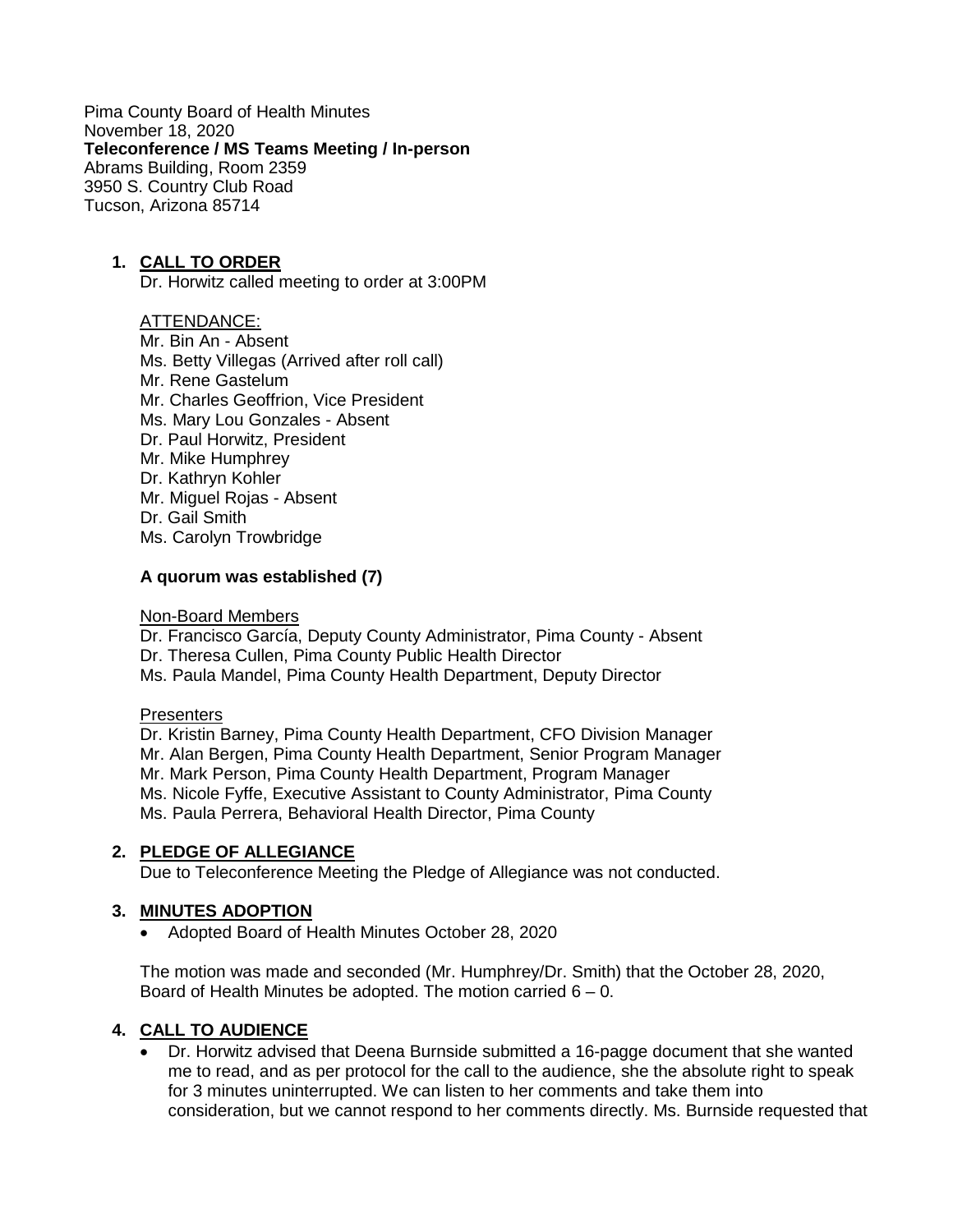I read that document. I'm not going to breech protocol. The document will be part of the record and it will disseminated to board members and be a part of the official minutes.

- Deena Burnside addressed the board members, stating "I'm not in front of my document right now, but I just wanted to say that I, like any other citizens, I feel that a lot of these measures that you guys are implementing are really at the expense of a lot of businesses. I feel like there's a lot of opposition that's going on. It feels like it's the Pima County Health Department versus the citizens, and people want to know why all these events are being cancelled. It's just been a really hard time for people. I'm not really in a place where I can talk and read what I have, but I wish that you would all read it, please. I think we should balance the needs of our citizens to live a normal life, or as normal as possible right now, with the economy and being able to run a business and send our children to school. Because 2 days a week in school is not really cutting for kids nowadays."
- Dr. Horwitz thanked Ms. Burnside and reiterated that her document is available to all the board members, and part of the public record.

# **5. DIRECTOR'S UPDATE**

- Dr. Cullen started with a COVID update, advising that overall, it's not a very optimistic report due to an increasing number of cases and increasing hospitalizations.
- Dr. Cullen presented the following sobering statistics:
	- o The 7-day rolling case average on October 19 was 59, but for November 16 our average was 347 cases. This is a very significant increase that our number of cases per 100K are over 200. Over 100 is considered to be in accelerated transmission, so we are double that. The last two weeks will definitely continue to go up.
	- $\circ$  Our positivity rate, according to the State, is 10.2. The State figures positivity a little different than we do, and we defer to them.
	- o CLI (Covid-like illness) is creeping up to 3.8 or 3.9.
	- o Hospitals are in trouble, and have had many days in the last week when there are only single-digit ICU beds available.

Dr. Cullen said that it is important to note that this is not all due to COVID, it's due to the fact that there are other illness in the community.

- Dr. Cullen noted that the following steps are being taken:
	- o Increased testing. We have done multiple, multiple pop-up sites. Our semipermanent sites continue to test significant numbers. We surpassed the number of tests that are recommended in the community – which is about 15,000 for Pima County.
	- o PCHD is testing people that are arriving at the airport starting on Friday.
		- Dr. Kohler inquired if the airport testing is rapid testing, and Dr. Cullen advised that it is not, it is the PCR test currently used by Paradigm. Those tested will be asked to isolate for 16-24 hours after the test, to wait for the results, which arrive between 18-48 hours.
		- Dr. Smith asked if PCHD will be doing contact tracing on the positive tests, and if we will be testing those contacts as well? Dr. Cullen indicated that yes, contact testing will be done if the contact names are given.
		- Dr. Horwitz asked if airport testing is being done on both arrivals and departures, and Dr. Cullen confirmed testing is only for arrivals.
	- o The University numbers are creeping up very slowly, and are low double-digit numbers, nowhere near what they had before. This is part of their 'Test All, Test Smart' prior to people leaving campus prior to Thanksgiving.
	- o We are seeing accelerated community transmission. There is huge congregation of people despite the limitations that exist on the restaurants and the bars. And we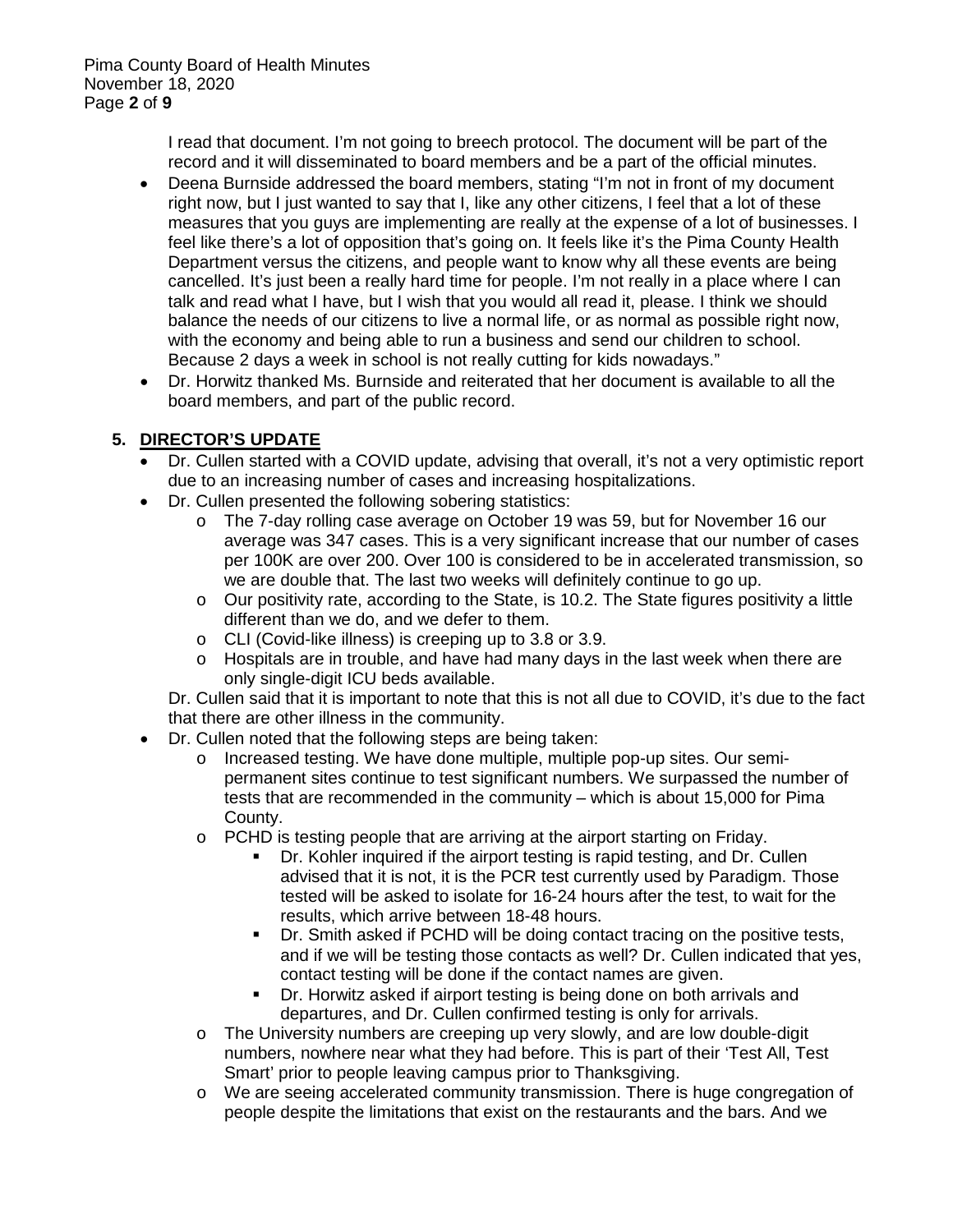follow up on complaints for restaurants and bars. So overall we are in accelerated transmission.

- o We are responding to focal areas where we have high number of cases by offering pop-up testing.
- $\circ$  Our case investigation is in place and on average can process 250-300 cases a day; numbers over that roll to the State. We are still at only about 58% of case investigations completed in 48 hours because people don't answer the phone or don't want us to contact them, and that number continues to creep up.
- o We have field investigators going out right now. The great news about our field investigators - and these numbers may seem small to you but they're actually very impressive – is that our field investigators are able to identify about 20% of the people they go out and look for. Of that 20%, about 50% complete the case investigation by getting on the phone right then with the case investigators. So we are happy, we believe that's an important investment, but it still leaves a percentage of people that we are not contacting.
- o Our contact tracing continues to do well.
- o Our schools continue to have cases, but very, very few cases of classroom transmission. It is still our perspective that schools, as they are open, should stay open despite the fact that our caseload has gone up, our positivity has gone up, and our CLI has gone up. Many of those cases are virtual learners who are not even in the classroom. But they're at school, they're students, so they're reported to us. So we do not believe we need to roll back right now.
- Dr. Cullen also spoke about the pending Moderna vaccine distribution.
	- o We are in the process of working closely with the State, with Banner, and with Tucson Medical Center, who will be our very first sites where we deploy. None of us know exactly who the tranche 1A group - the most high-risk people to get the vaccine divided into the "A" category – will be. The CDC is working on that, as well as the State, and we will follow their guidance. We have no idea if there will be any latitude afforded us regarding distribution.
	- o We have gotten ultra-cold, -80 degrees freezers if we need them. The Moderna vaccine doesn't need that, it just needs a significant cold chain, so we have developed that protocol.
- Dr. Cullen noted that the monoclonal antibody is available and has gone out to the hospitals for outpatient use at free-standing urgent care centers affiliated with hospitals. It's a onehour infusion, and the guidance for it is a little unclear. Dr. Carlos Perez-V has been working with us so that we can put out some clinical guidance for the County.
- Dr. Horwitz inquired if all the testing that we're doing is PCR, not the antigen
- Dr. Cullen reported that the vast majority of tests are PCR, but that the numbers reported on the spreadsheet are from the State lab, and because labs report antigen-positive they get counted in the case numbers. Pima County is generally doing PCR testing; however, the plan was that we will get over 300K Binex Now antigen tests from the State. The plan is to put them into congregate setting, long-term care, where we will be doing repeated testing.
- Dr. Cullen mentioned that the CDC has been in Tucson for 2 weeks, helping us do evaluations of a couple different things including the evaluation of the Binex Now antigen. We did not need IRB approval to do this. We asked people who went to Udall and Kino if they wanted to participate and got over 3400 participants, which is the largest group comparison ever done in the United States between the antigen and the PCR testing. The CDC ended up reporting daily to the Director of the CDC what was going on with this evaluation. The preliminary data's not available yet, but the CDC indicated there will be a report out in MMWR within 2-3 weeks.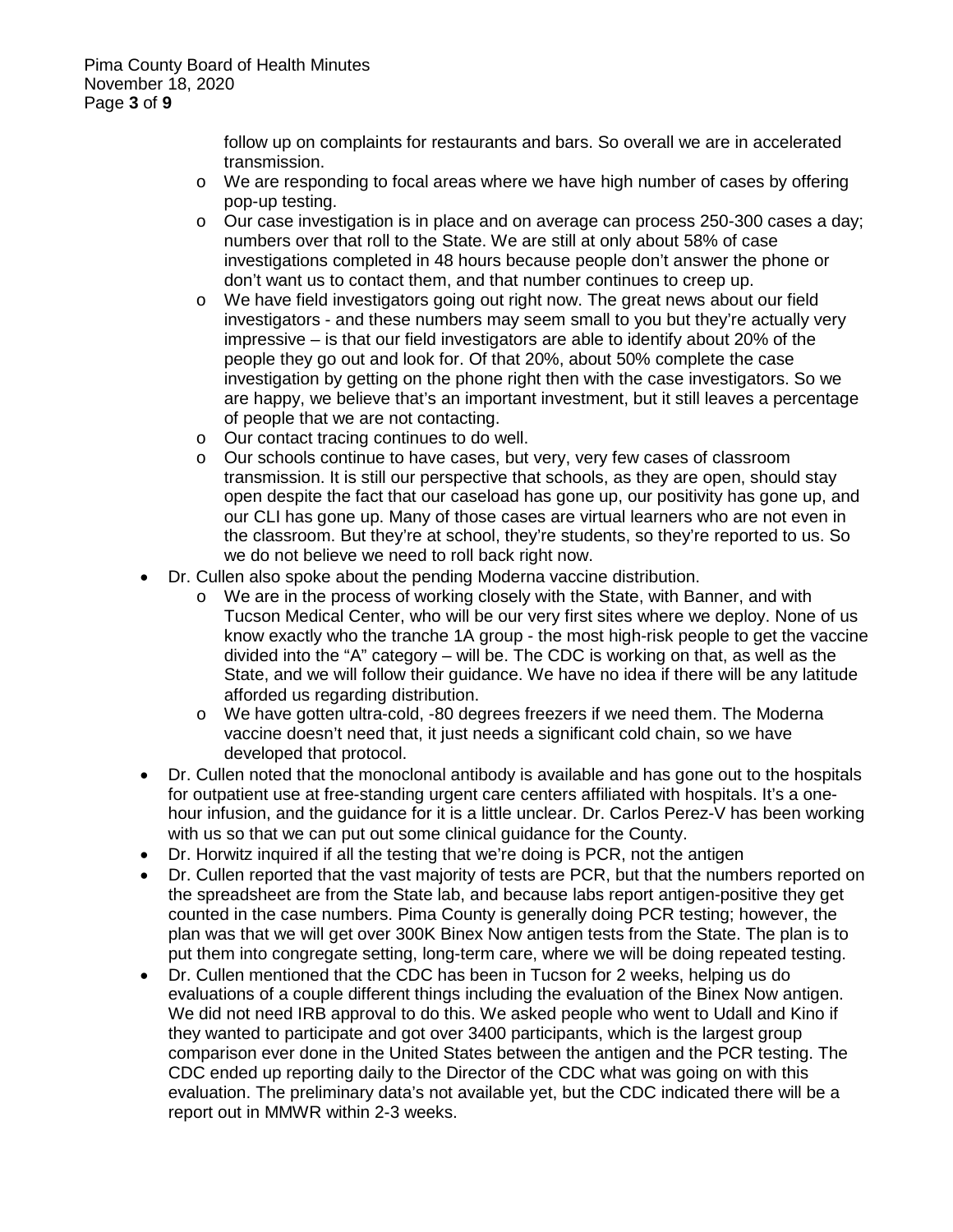Pima County Board of Health Minutes November 18, 2020 Page **4** of **9**

- Dr. Horwitz asked Dr. Cullen if the standards for the Back to Business Road to Recovery are where she wants them, or is there a need to revisit criteria?
- Dr. Cullen noted that the Governor allowed events less than 50. PCHD has been processing a lot of events for over 50 people with a very stringent approach to them. Yet the question remains: is there an absolute number of cases where we say when you're over that number of cases there should be no events? We have disapproved a few things, but we have not pulled back anything we've previously approved.
- Dr. Horwitz asked about establishing protocols for businesses to reference for internal situations related to COVID, such as guidance on conducting business if the head of the company, or any employee, gets sick; how often people get tested, how to continue doing business ethically?
- Dr. Cullen agreed that it is a great idea to develop a business playbook, similar to the guidance put together for schools. She will follow up with Dr. Horwitz to get more specific guidance on the information he has received on this subject.
- Dr. Cullen spoke briefly about the other things we do besides COVID. We've really made a concerted effort to get out of a sole emergency response role to running an emergency response from the pandemic and restarting all the other work that we are committed to doing as a health department.
	- o We have been looking at our morbidity and mortality data for the County, trying to determine whether there is some other non-infectious area we may want to go in to.
	- o We recently did a training for our staff on colorectal cancer screening. You may be aware that the recommendations for colorectal cancer screening have now dropped from 50 years to 45 year because of the significant increase in colorectal cancer in younger adults. We would like to do a health communication campaign around colorectal cancer screening.
	- $\circ$  Our clinics are open and we are seeing people, and we're immunizing with the flu.

## **6. DECLARING RACIAL AND ETHNIC HEALTH INEQUITIES AND INCOME INEQUALITY IN PIMA COUNTY TO BE A PUBLIC HEALTH CRISIS**

- Supervisor Villegas discussed the final draft of the unapproved copy of the resolution put together by the County Administrator's office, the Public Health Department, and Supervisor Villegas's office, which was sent to the board members for review. The document has been renamed with the name of the declaration – or the resolution – as "Declaring Racial and Ethnic Health Inequities and Income Inequality in Pima County to be a Public Health Crisis."
- Supervisor Villegas asked the Board of Health (BOH) to consider taking action on recommending that the Board of Supervisors (BOS) approve this resolution by sending a letter of support for the resolution from the BOH.
- Mr. Geoffrion asked for confirmation that the County Attorney has reviewed this document, and Dr. Horwitz confirmed that yes, the County Attorney has signed off on it.
- Ms. Nicole Fyffe, from the County Administrator's office, advised that her understanding of the resolution is that this document provides direction to build off of the Health Department's internal work on a strategic operational plan, and that this document is really expanding that strategic planning to a County-wide effort.
- Dr. Cullen thanked Supervisor Villegas and her staff, as well as the BOH members, for the dialogue had around this resolution. Dr. Cullen noted that this is a very strong document right now, supporting why moving this work forward and integrating it into not only the Health Department but into the County milieu is critical, and she believes it will make a difference.
- Mr. Humphrey requested that, once the resolution is adopted by the BOS, the BOH get a report back every 3 months detailing results on meeting these goals. Ms. Trowbridge requested that this resolution become a standing agenda item, and that any updates are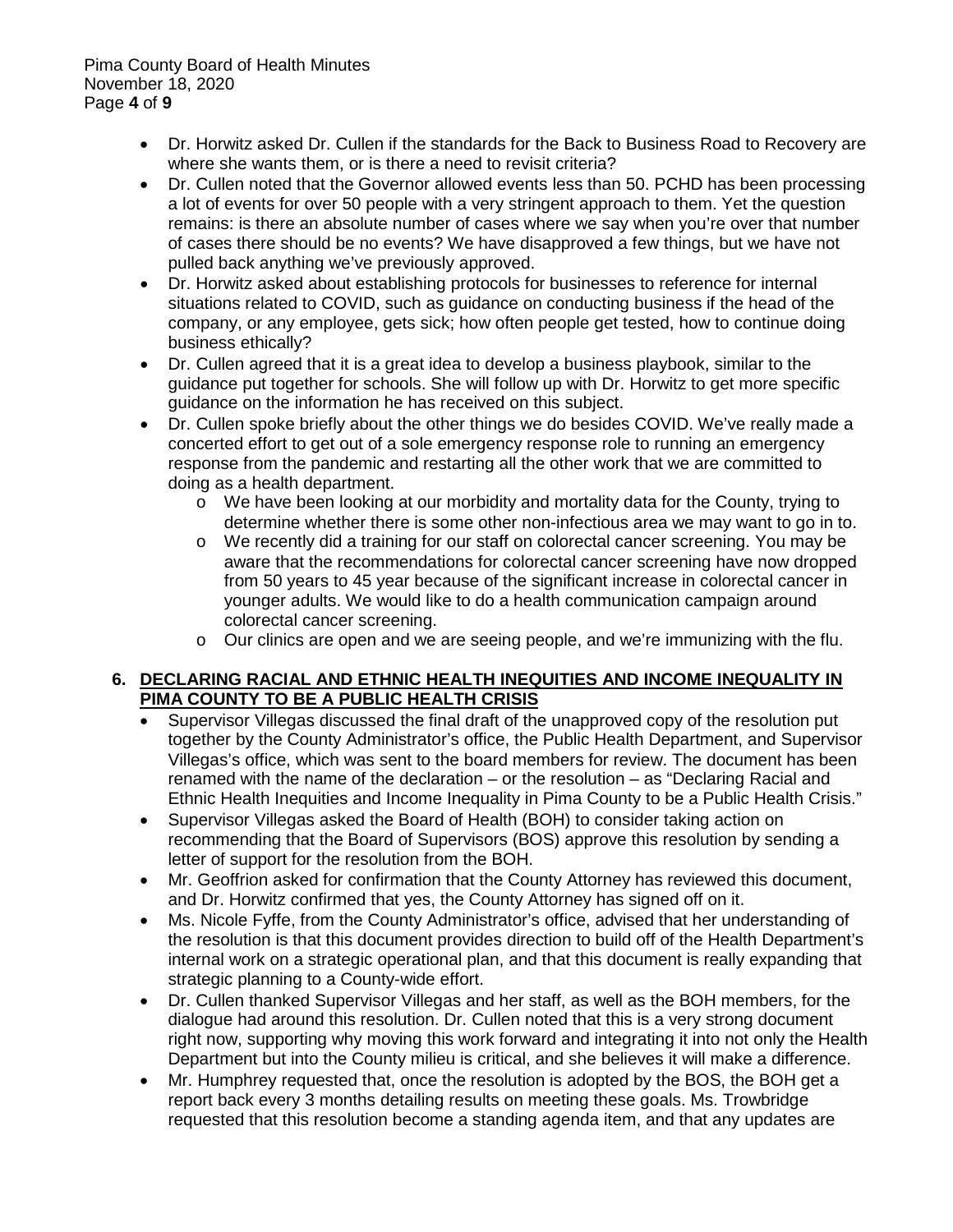reported every month. Dr. Horwitz agreed to add monthly reporting on the resolution as a standing agenda item.

• The motion was made and seconded (Dr. Smith/Mr. Geoffrion) to accept the resolution as written, and to send a letter of support of it to the BOS, as well as requesting that board members individually lobby their BOS representatives to tell them why the BOH is in favor of it. A roll call vote was called, and the motion passed unanimously.

# **7. CURRENT ORGANIZATION OF THE HEALTH DEPARTMENT WITH FUTURE CONSIDERATIONS FOR CHANGES**

- Dr. Horwitz opened the discussion about the current organization of the Health Department, and future considerations for funding and organizational changes. Dr. Horwitz is concerned specifically about mental health services.
- Dr. Cullen responded that the current work being done on the strategic plan for a supplemental budget request does not include an organization change at this point, as most of the focus has been on bringing value to the healthcare system, and determining core competencies and what we need to adequately respond to and meet those needs.
- Dr. Horwitz noted that the BOH would like to be more involved in the budget process than they have been in the past, and to be kept informed as the proceeds.
- Dr. Horwitz introduced Paula Perrera, the Director of Behavioral Health Services for Pima County, and Mr. Mark Person, Program Manager at the Pima County Health Department who works with mental health services and substance abuse for the health department. Dr. Horwitz invited Ms. Perrera and Mr. Person to define for the board members what behavioral health actually is, and what their respective departments do to administer services in Pima County.
- Ms. Perrera noted that behavioral health includes both issues of traditional mental health diagnosis - like schizophrenia, bi-polar, depression, etc. - but issues surrounding substance misuse. She also provided some history and background on how behavioral health is administered across the State, and then how what is currently the Behavioral Health Department in the County has evolved over the course of time:
	- o The summary function at the Department of Behavioral Health is to administer and classify statutory remandated functions of the County that are imposed by the state which includes a division that is correctional health that provides both physical and mental health and behavioral health services to detainees at both the adult detention centers, as well as the juvenile system detention centers.
	- o To administer and pay claims for detainees whose needs, be they physical or mental, cannot be met within the confines of the jail and they need to be sent out for either a hospitalization or for an out-patient service.
	- o Provides a program called Restoration to Competency that primarily educates individuals with mental health issues who are undergoing a criminal trial and are not able to meaningfully participate in their defense. The defendants are provided information on how the criminal process works, what the role of the judge and defense team is. There can be a medication component.
	- $\circ$  Contract with and pay for services, such as interviews and forensic examinations, which are provided to crime victims, and dangerous crimes against children.
	- o Make the County contribution to the Arizona Medicaid program, AHCCCS, and pays the County contribution to the seriously mentally ill fund that is administered by the State.
	- o Using a grant from the Bureau of Justice to implement a program that helps identify individuals who are frequently detained in the Pima County Detention Center, and to help to figure out what's keeping these people from succeeding outside of the crisis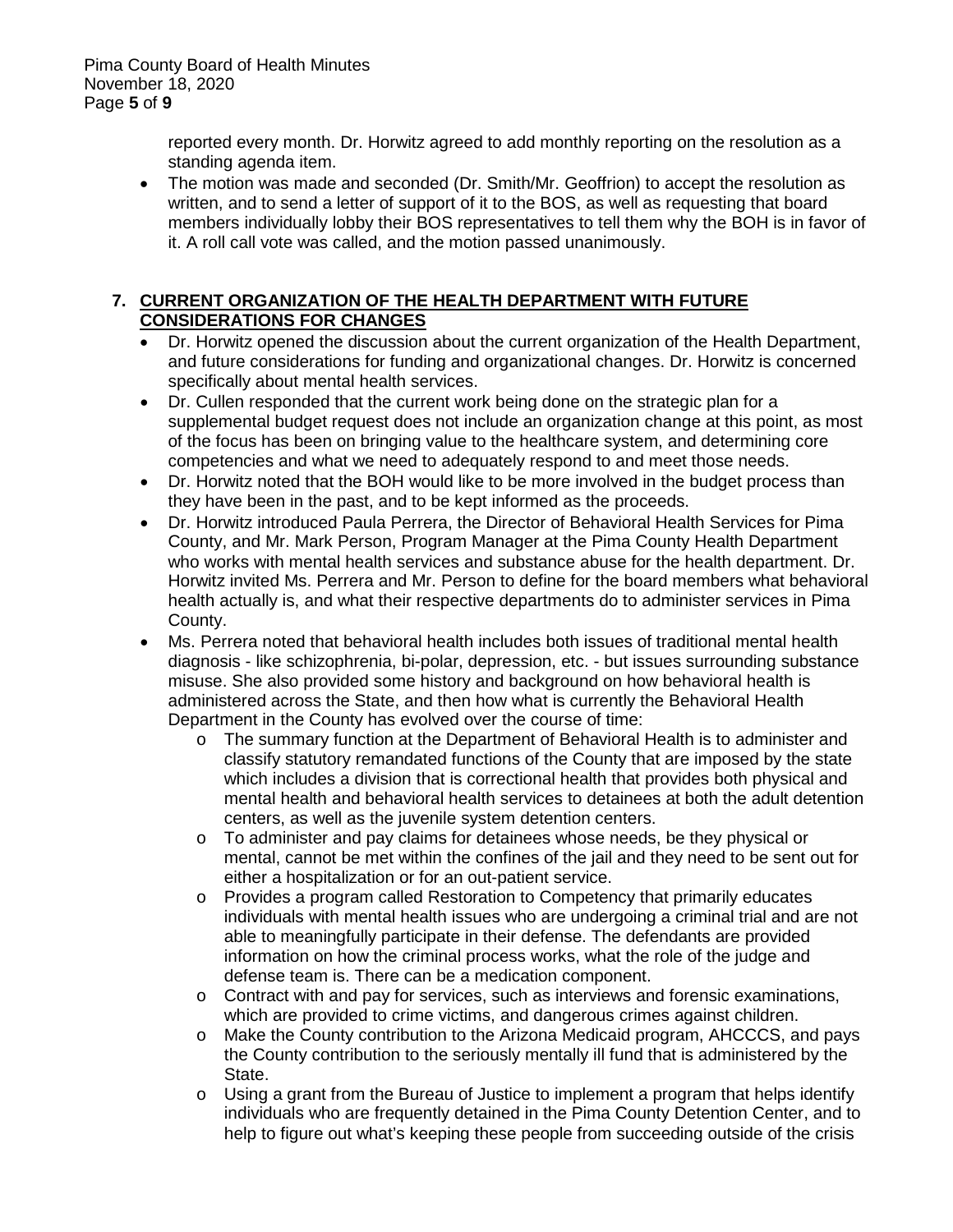setting and providing them with the resources that they need in order to be successful. The aim of this program is to break that repeat cycle and help these individuals get stable and stay stable so that they can participate in treatment on a traditional outpatient stage. Rather than utilizing the existing infrastructure in the community, we are involving ourselves.

- Ms. Perrera also spoke about the Crisis Intervention Team program, which is a program that trains law enforcement individuals on how to interact in and de-escalate situations with people with mental illness or substance abuse issues. The Tucson Police Department and Pima County Sheriff's Department have units called Mental Health Support Teams (MHST's) that are dedicated to dealing with the community's population that are mentally ill. The MHST receives specialized training and provides law enforcement an alternative to taking people with mental illness to jail, or to an emergency room; instead they will offer to take them to the Crisis Response Center (CRC). The CRC will give them an evaluation and determine whether they can, 1) be released back into the community, or 2) whether they require further stabilization and hospitalization. And then secondarily they will determine whether the person is able and willing to participate in treatment on a voluntary basis; if they are not willing to participate in treatment on a voluntary basis, they make a determination about whether to complete an application for involuntary evaluation. Typically those individuals are transported to one of 3 area hospitals - : Palo Verde, Banner South, and Sonora Behavioral Health on the NW side – and the Department of Behavioral Health pays for that hospital stay. During that hospitalization, the physicians will conduct their evaluations and determine whether that individual is capable, again, of participating in treatment on a voluntary basis, or whether they require the structure of a court order to participate in treatment. If it determined that somebody requires a court order, another set of documents is filed with the court, and a hearing is held where two doctors testify and at least two acquaintance witnesses have to testify. The County Attorney represents the hospital, and the patients are assigned a Mental Health Defender. If at that hearing it is determined that the judge decides that person does, in fact, need a court order, the then the Court issues such an order but those individuals are then released out to a treatment agency in the area.
- Ms. Perrera discussed how mental health is structured in Arizona. Neither the Health Department nor Behavioral Health provides direct patient care for behavioral health or mental health issues. In the past behavioral health - or mental health services - were actually under the Arizona Department of Health Services (ADHS). The ADHS in turn contracted with private corporations known as regional behavioral health support, or RBHA's. In Pima County the RBHA is Arizona Complete Health, and they are responsible for providing and paying for licensed services, as well as both mental health and physical health for all of the people who are qualified as seriously mentally ill, which is a statutory designation in Arizona. There is a limited number of diagnosis that qualify for serious mental illness, and substance abuse is not included in that.
- Mr. Geoffrion thanked Ms. Perrera for her presentation, and both he and Ms. Trowbridge stated that the BOH should be looking at mental health and behavioral health issues in Pima County.
- Mr. Person next spoke about the work PCHD does in the area of behavioral and/or mental health:
	- o We conduct daily surveillance of all the different trends related to socio-economic factors, especially for vulnerable populations with substance use and mental health issues, race and ethnicity.
	- o We track things like fatality, surveillance, for drug arrests, and suicides by age, sex, and geographic location clusters, for school-age kids.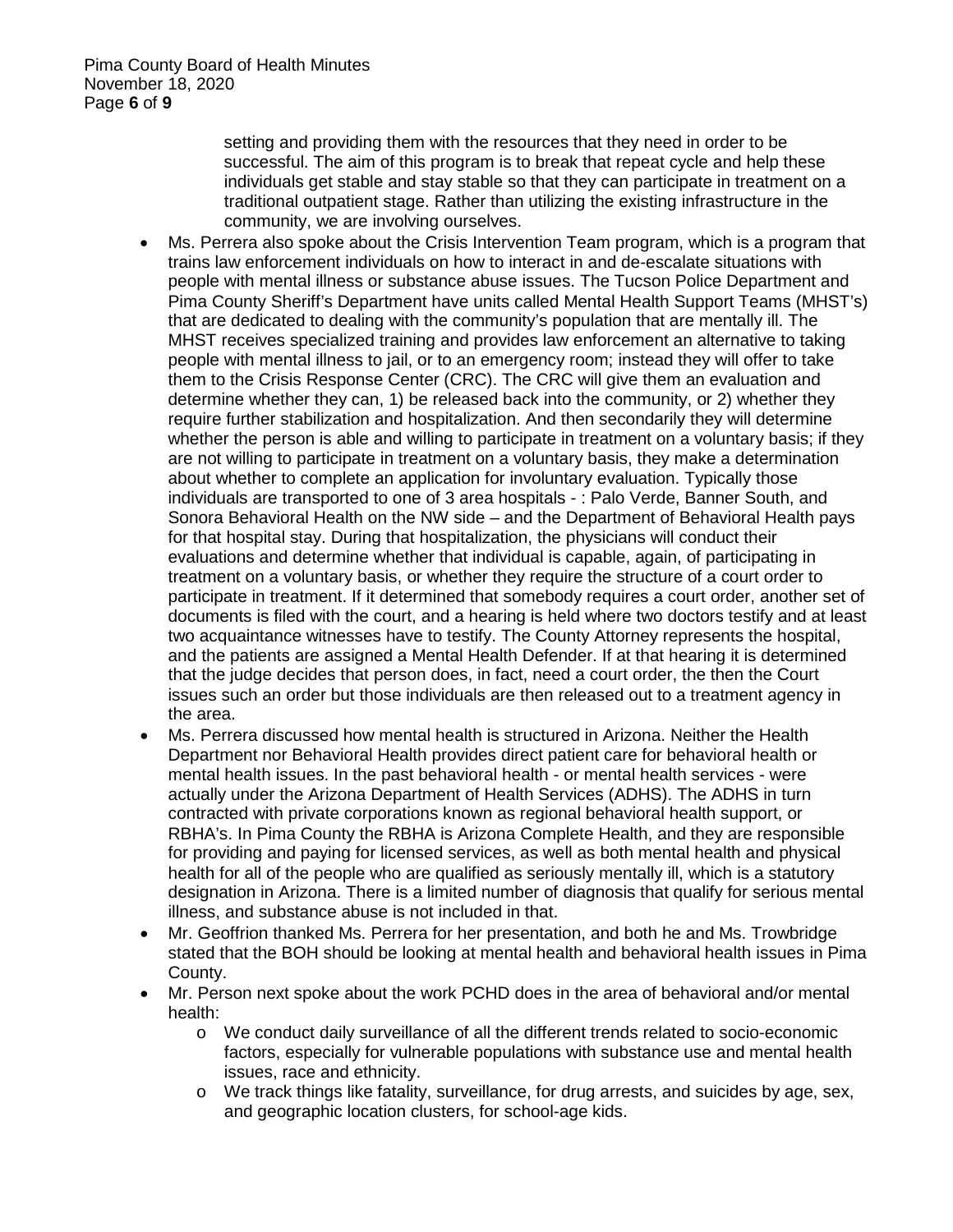- o We also provide fatality review community services for drug overdoses, which is a multi-disciplinary team that has several physicians and nurses from emergency departments in local hospitals, as well as a couple of people from PCHD.
- o We review overdose deaths continuously, in partnership with law enforcement and the County Attorney's office.
- o PCHD also is the central storage and distribution for all of Pima County for Narcan, a life-saving drug-rich reversal kit, which is dispersed to high-need areas such as first responders and treatment agencies that we partner with.
- o We have four staff specifically that do a lot of work with substance use and overdose.
- o We have rapid-response teams that go out to mitigate the likelihood of an overdose for people leaving jail, or people leaving hospitals and emergency departments to help during high-risk periods and get engaged in services.
- o We have case managers that work in partnership with PACC to help individuals that have complex hoarding cases where they've got a property that has high amounts of animals; our team will go out and hope to connect them with services and slowly start to depopulate those properties.
- o We have a full-time epidemiologist that does work for our team.
- o We have multiple health educators that provide mental health first aid for adults and youth in the community.
- o We host safe medication disposal events in the community.
- o We have several people who are certified for suicide prevention, and family with school-age youth counseling for mental health and substance use issues.
- Mr. Person can provide mortality/morbidity rates related to anything PCHD does with mental health or substance use, such as all the fatalities far this year, previous years, and what age groups are most impacted, or disproportionate rates according to race and ethnicity. All of those things are done ongoing, and was funded through a few different grants that we have through ADHS and AHCCCS, through a contract specifically with ADHS.
- Mr. Humphrey brought up the subject of environmental health and the need to revisit the importance of air quality and water quality on people and in the community. Mr. Humphrey noted that most of the big issues that the BOH has faced in the past several years have been environmental, and suggested that air quality and water quality are at the top of the list of the various programs that have direct connection to public health.

### **8. RE-ACCREDITATION UPDATE**

- Mr. Alan Bergen provided a recap on accreditation:
	- o In 2011, the Public Health Accreditation Board (PHAB) launched a national accreditation for health departments. We became accredited under the PHAB in May 2016. Initial accreditation is a 5 year period, so that means our 5 years is up at the end of June.
- Mr. Bergen advised that PCHD is beginning the preparation of putting together our reaccreditation packet. The accreditation packets had 200-300 pages, 12 different domains, 100 different standards and measures we had to do. Reaccreditation still has the 12 domains, but they've collapsed the number of measures and standards within those areas.
	- Mr. Bergen defined the difference between initial accreditation and reaccreditation:  $\circ$  Initial accreditation was providing them documents that show how we meet the standards and measures.
		- $\circ$  Reaccreditation is telling the story, over the 5 years since we have been accredited, how have we advanced the needle? How have we changed? How have we improved in those 12 domain areas?

So reaccreditation is about sharing stories and about sharing examples of how we've changed and improved, rather than justifying that we do the work.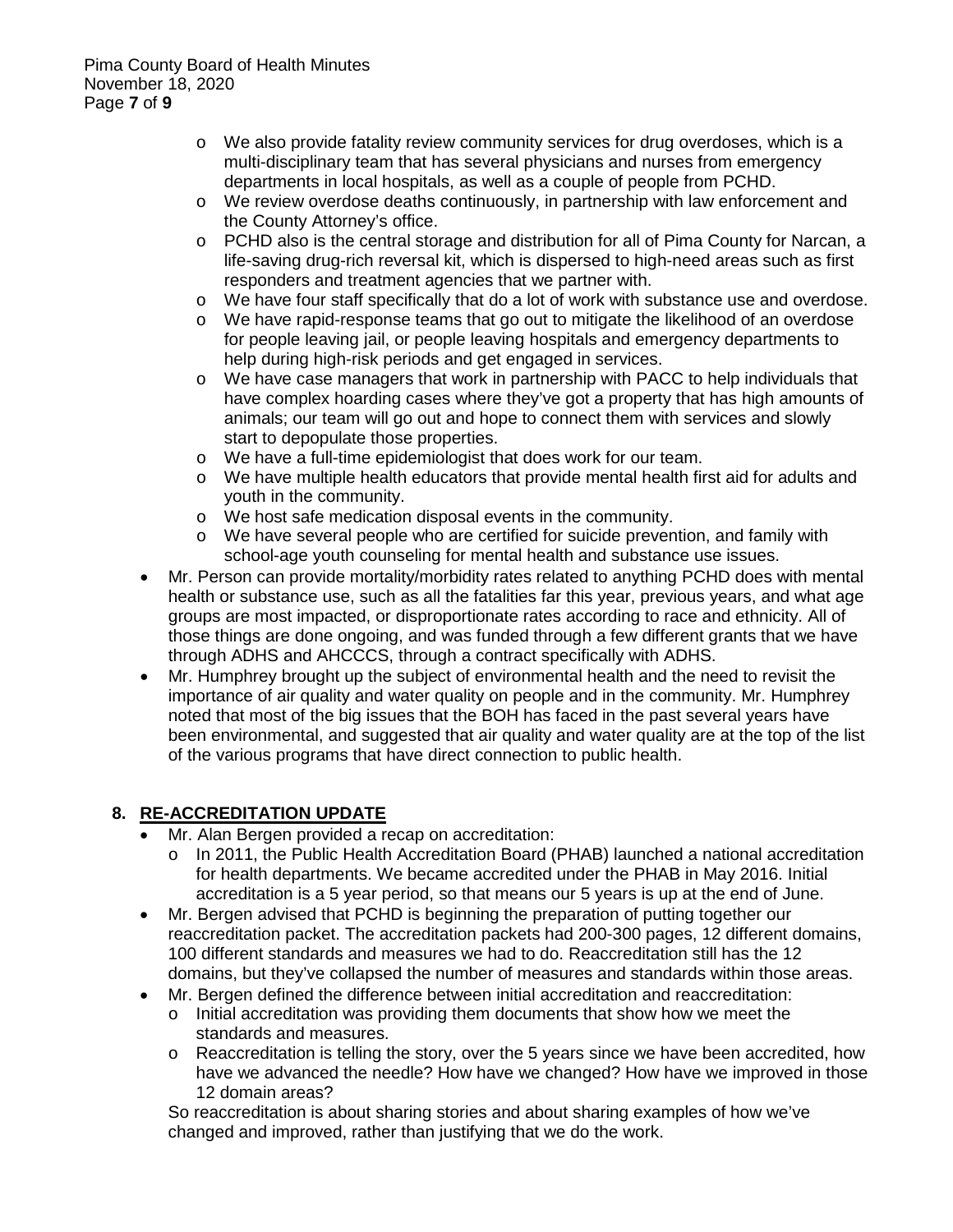- Mr. Bergen spoke about the timeline we're working off of at this point
	- o The application technically is due June 30, 2021.
	- o We've started talking with the accreditation body about an extension, and they're open to it. What we do know at this point is we can automatically get a 3-month extension by asking, and then if we want longer that requires PHAB leadership approval.
	- o Dr. Cullen is wanting something a little longer than the 3-month extension, and that is what we don't know if we will be able to get. We are going to begin those negotiations in January. We do not know what will be approved, but we are going to ask and see what we can get.
	- o There are associated fees that will need to be paid at the time of submission of our application, and for the size of Pima County we believe it will be roughly \$75,000 dollars for accreditation.
- Dr. Horwitz questioned why it is important to be accredited.
- Dr. Cullen responded that she believes that PCHD can use accreditation as a tool to improve our health department and seek excellence for our organization. Performance improvement, quality improvement, the ongoing ability to measure and produce metrics, and to be able to compare your organization with other organizations, is a critical part of achieving excellence. We have to be audacious in our aspirations right now. My goal is that we're going to be the best local health department within 5 years, and if we truly aspire to that, and one of the external markers is accreditation, then it means that we must seek accreditation.
- Mr. Bergen added that Dr. Cullen requested a review of all the different public health frameworks that people use out there - Public Health 3.0, the Ten Essential Public Health Services, Foundational Public Health – and he found that they all align with accreditation, and all require important aspects of accreditation to be included. Accreditation couches all as a certification, rather than best practice. It's all out there as best practice, and in order to move into the new generation of public health, one of the recommendations is that all health departments become accredited. Because then it assures the community that all of the programs and services that are being provided are of the best quality, because they met higher standards.
- Mr. Bergen advised that he has been working with staff on the accreditation effort. Yes, it will be a lot of work. But staff have been really generous to want to continue this process, even though they might be involved in COVID and have other assignments as well. We are doing a different approach. Last time we did a team approach. This time I'm reaching out to specific managers, specific staff, who really can best answer the questions and get the documentation we need. So it's a little different approach and so we're working with staff a little differently this time. I have not come across any resistance with staff just yet. I understand the time, and I think we all understand the time we're in, and that's one of the reasons we're going to be asking for an extension. We just don't know what we're going to be granted, and until that point we have to go with June 30, 2021. But I know pretty solidly that we will get, at a minimum, a 3-month extension.

# **9. ETHICS COMMITTEE UPDATE**

Dr. Kristen Barney provided an update on the Ethics Committee. November 30<sup>th</sup> will be the first meeting. All of the members have been sent their 90-minute online training to finish before that meeting, as well as some reading materials. The current plan is that the first meeting on the 30<sup>th</sup> will begin with committee member introductions, a discussion of the purpose of the committee, and beginning a conversation around the COVID vaccine distribution, plus determining some potentially sub-groups or specific issues to work on with that topic, and determination of the upcoming meeting schedule.